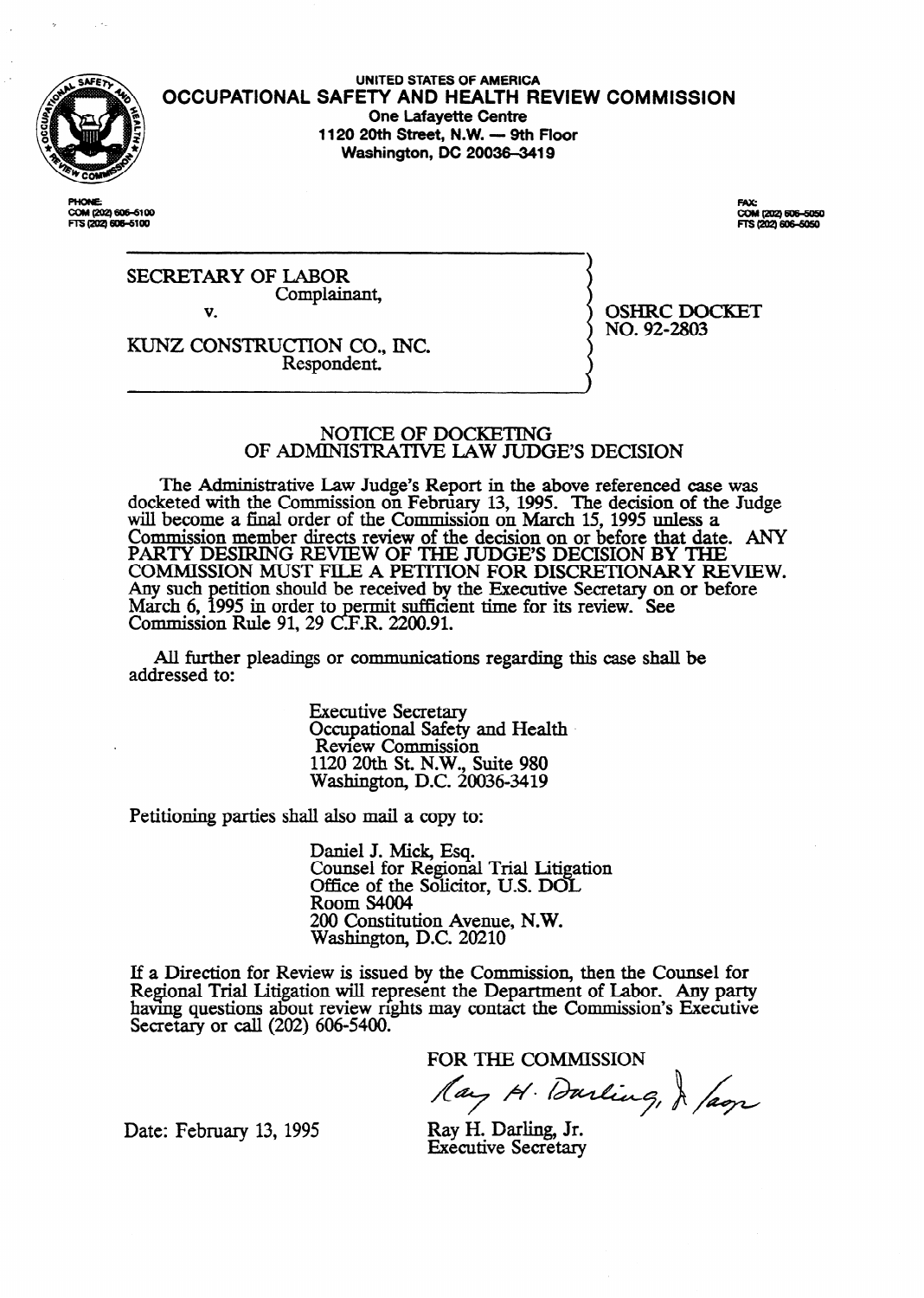## **DOCKET NO. 92-2803**

# NOTICE IS GIVEN TO THE FOLLOWING:

Daniel J. Mick, Esq.<br>Counsel for Regional Trial Litigation<br>Office of the Solicitor, U.S. DOL<br>Room S4004 200 Constitution Ave., N.W.<br>Washington, D.C. 20210

James E. White, Esq.<br>Regional Solicitor<br>Office of the Solicitor, U.S. DOL<br>525 Griffin Square Bldg., Suite 501<br>Griffin & Young Streets<br>Dallas, TX 75202

Harold H. Kunz, Jr., President<br>Kunz Construction Co., Inc.<br>211 West Turbo Drive<br>P.O. Box 790140 San Antonio, TX 78279 0140

Louis G. LaVecchia<br>Administrative Law Judge<br>Occupational Safety and Health<br>Review Commission<br>Federal Building, Room 7B11<br>1100 Commerce Street<br>Dallas, TX 75242 0791

00110377645:06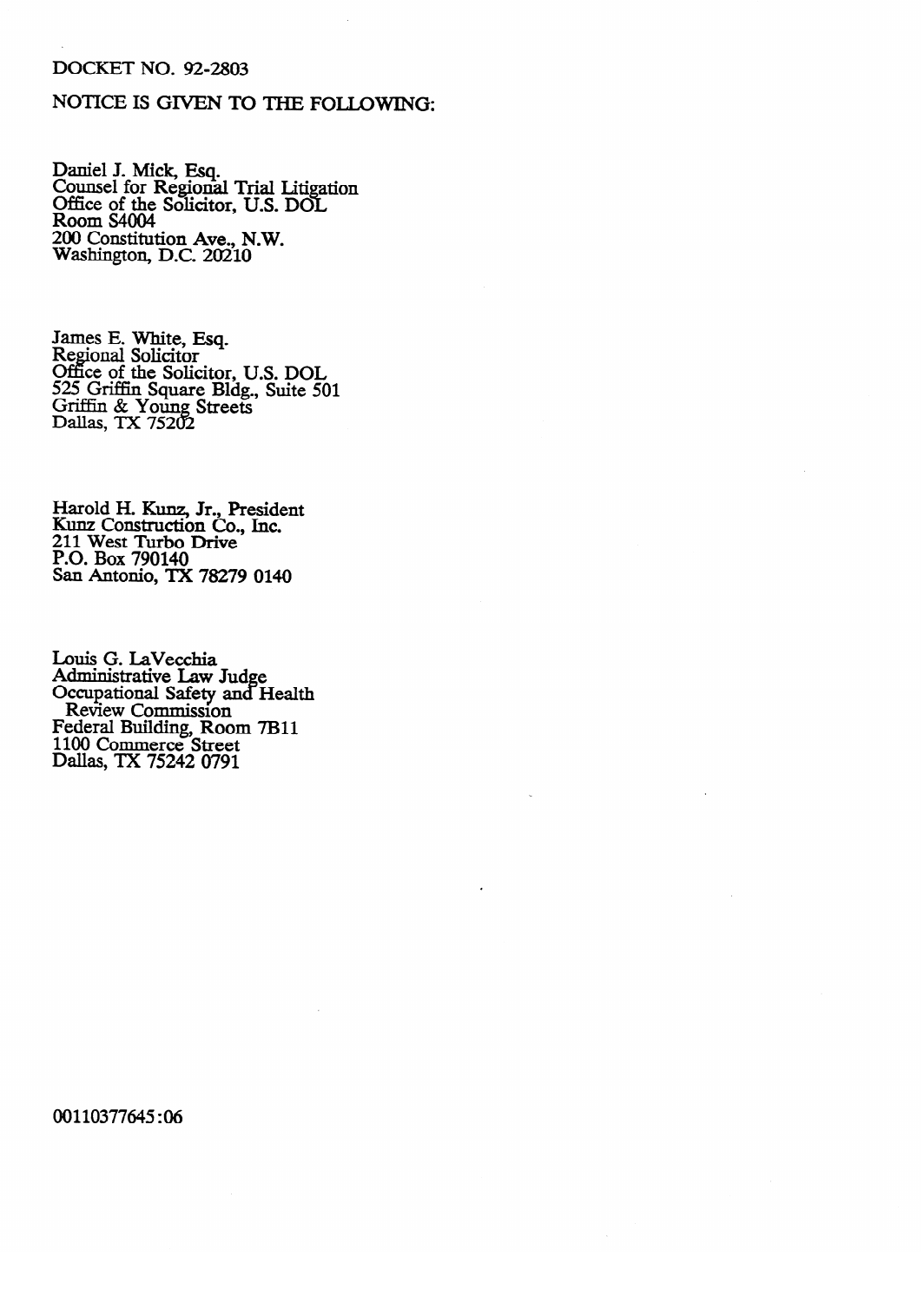

#### **UNITED** STATES **OF AMERICA OCCUPATIONAL SAFETY AND HEALTH REVIEW COMMISSION ROOM 7811, FEDERAL BUILDING 1100 COMMERCE STREET DALLAS, TEXAS 75242-0791**

| PHONE:<br>COM (214) 767-5271<br>FTS (214) 767-5271 | FAX:<br>COM (214) 767-035<br>FTS (214) 767-0350 |
|----------------------------------------------------|-------------------------------------------------|
| SECRETARY OF LABOR,                                |                                                 |
| Complainant,                                       |                                                 |
| v.                                                 | OSHRC DOCKET NO. 92-2803                        |
| <b>KUNZ CONSTRUCTION</b><br>COMPANY, INC.,         |                                                 |
| Respondent.                                        |                                                 |

**COM (214) 767-0350**<br>FTS (214) 767-0350

# APPEARANCES:

Ernest A. Burford, Esquire H. H. Kunz, Jr. Dallas, Texas San Antonio, Texas<br>For the Complainant. For the Respondent

For the Respondent, pro se.

Before: Administrative Law Judge Louis G. **LaVecchia** 

# DECISION AND ORDER

This proceeding is before the Occupational Safety and Health Review Commission ("the Commission") pursuant to section 10 of the Occupational Safety and Health Act of 1970, 29 U.S.C. § 651 et seq. ("the Act").

The hearing in the matter was held on July 19, 1994, **at San** Antonio, Texas. The respondent objected to the proceeding on the grounds that the inspection was illegal. The objection is hereby overruled since the inspection was made as a result of a routine referral to the compliance officers. .

# The Underlving Facts

An inspection of a work site in San Antonio, Texas by compliance officers of the Occupational Safety and Health Administration ("OSHA") on July 7,1992 resulted in the issuance of a "serious" citation against the respondent for alleged violations of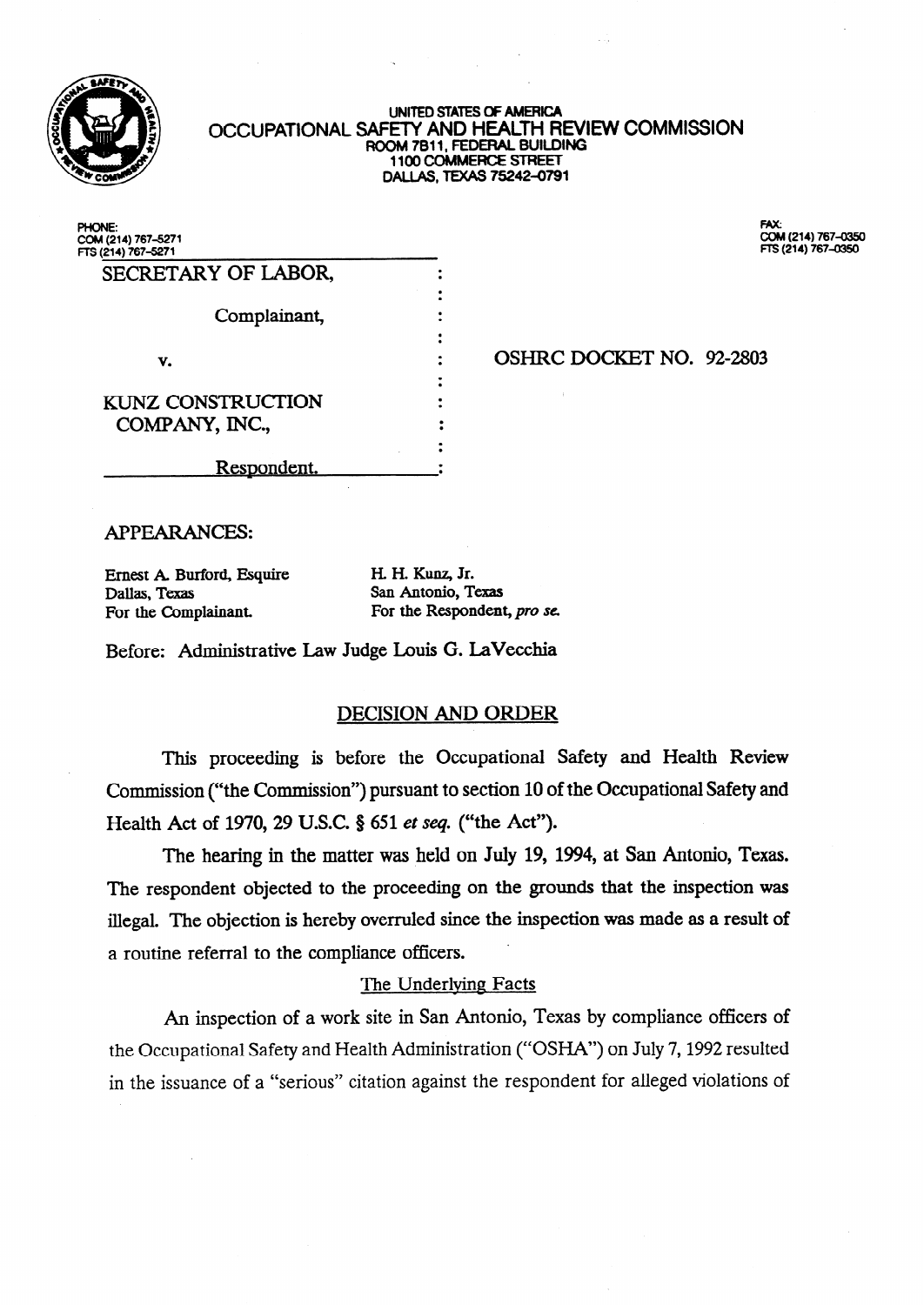**several safety standards promulgated under the Occupational Safety and Health Act**  of 1970. These are **shown and** discussed below:

#### **29 CFR 1926.lWal**

**Mr. Solter, the lead compliance officer,** spoke with Mr. **Hargett, the**  respondent's **job foreman, in the** opening conference **normally held before an**  inspection and noted that Mr. **Hargett** was wearing a baseball **cap, instead of** a hard hat in an area designated as a hard hat area. He was, therefore, exposed to the hazard of being struck in the head by falling objects, or receiving an electrical **shock**  or burn. The **danger** was magnified by the fact that the work being **performed**  involved deep excavations and trenches, which are subject to cave-ins and heavy **rocks,**  etc., rolling down from above. (Exhibits C-l through C-3).

## 29 CFR 1926.651(c)(2)

**Employees were entering and** exiting a **20' x 20' excavation using a ladder which was not adequate for** that purpose, since **it** did not, as required, **exfend** up over the working surface at least 3 feet. The excavation was 9 or 10 feet deep, exposing an employee **to a substantial fall and serious injury or death. (Exhibit C-2).** 

## 29 CFR 1926.651(l)(1)

A 2 x 12 inch plank without guardrails was observed extending from the east to the west side of an excavation to a concrete valve box on the north side. The compliance officer was told by one of the workmen that the plank was being used by the men for the crossover. A fall of up to 10 feet could be experienced by the employees, exposing them to serious injuries or death. (Exhibits C-1 and C-2).

# employees, exposing them to serious injuries or death. **(Exhibits C-l** and C-2).

The compliance officer observed employees working in a 20 x 20 foot excavation on the north side of the Alamo Dome that had not been shored or properly sloped, exposing them to the hazard of being struck by moving earth. (Exhibits C-2  $\mathbf{E}$ sing them to the hazard of  $\mathbf{E}$ 

#### Discussion

The respondent offered no specific defenses to the cited violations but expressed the opinion that the inspection was improper because the compliance officer

- .- .a---- h c w- .\_ .\_ \_ ---\_. ------ -.\_ \_. .-- \_- ---. -\_Lee-\_I----..----- --.--.v L--d- .--..... \_